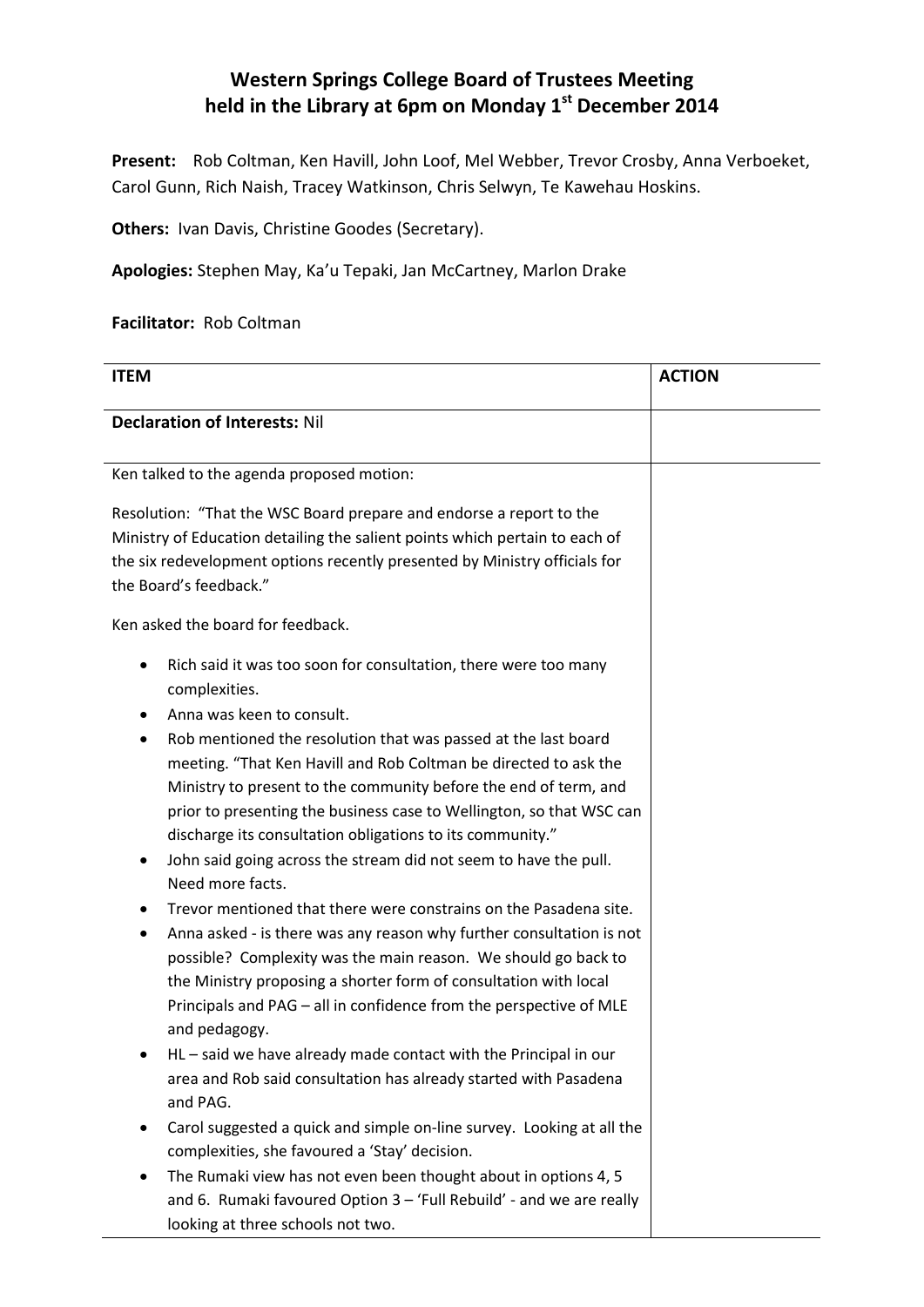|                    | Rich, workwise - has 3 three schools on the go at the moment, and         |                   |
|--------------------|---------------------------------------------------------------------------|-------------------|
|                    | from experience, a MLE will be a requirement for any outcome. The         |                   |
|                    | first option is never going to happen. Timing of two to three             |                   |
|                    | months for consultation. For options 4, 5 and 6, ASC has had lack of      |                   |
|                    | briefing and opportunity. Rich does think there is enough space at        |                   |
|                    | Pasadena.                                                                 |                   |
| $\bullet$          | Mel thinks school is more than about the buildings and we need to         |                   |
|                    | think about what is best for our kids.                                    |                   |
| $\bullet$          | Te Kawehau says the space and building are integral with the              |                   |
|                    | people.                                                                   |                   |
| $\bullet$          | Chris Selwyn and Tracey would like the opportunity to make a              |                   |
|                    | submission to the Ministry about going or not going to Pasadena.          |                   |
|                    | Rumaki preferred option is number 3.                                      |                   |
| $\bullet$          | Rumaki is not talking about consultation at the moment. Whanau's          |                   |
|                    | biggest issue is resourcing.                                              |                   |
| $\bullet$          | Carol – here is an opportunity for us to put our viewpoint to the         |                   |
|                    | Ministry.                                                                 |                   |
| $\bullet$          | To stay and rebuild preferred option so far or go with full rebuild of    |                   |
|                    | 3 schools.                                                                |                   |
| $\bullet$          | Ken - environmental audit out very soon. There is a feeling that          |                   |
|                    | environmental issues are not a strong factor.                             |                   |
| ٠                  | Option 3 favoured.                                                        |                   |
| $\bullet$          | Some board members have an uncomfortable feeling that we have             |                   |
|                    | not had enough time to consult our community.                             |                   |
|                    | Resolution: "That the WSC Board endorse a response to the Ministry in     |                   |
|                    | relation to options 1-3 and the board will consult with its community for |                   |
|                    | options $4 - 6$ ."                                                        |                   |
|                    | Te Kawehau Hoskins / Rob Coltman<br><b>Carried</b>                        |                   |
|                    |                                                                           |                   |
|                    | Ivan Davis, Ken Havill and Rob Coltman to draft a document re             | Ivan, Ken and Rob |
|                    | options 1 - 3.                                                            | to do             |
|                    |                                                                           |                   |
| <b>7.45: Break</b> |                                                                           |                   |
|                    |                                                                           |                   |
|                    | <b>Strategic Decision:</b>                                                |                   |
|                    | Nga Puna O Waiorea - Kura Status                                          |                   |
|                    |                                                                           |                   |
| $\bullet$          | Chris Selwyn spoke to Kura status and brought new board members           |                   |
|                    | up to date.                                                               |                   |
| ٠                  | Western Springs College has made a submission to the Ministry for         |                   |
|                    | increased resourcing for Nga Puna O Waiorea.                              |                   |
| $\bullet$          | The Ministry has replied that there are no immediate plans to             |                   |
|                    | change the funding arrangements for marae a-kura secondary                |                   |
|                    | schools that have separate immersion units.                               |                   |
|                    | Our current model cannot be sustained.                                    |                   |
|                    | The next step is to apply for a Section 156 and this application has      |                   |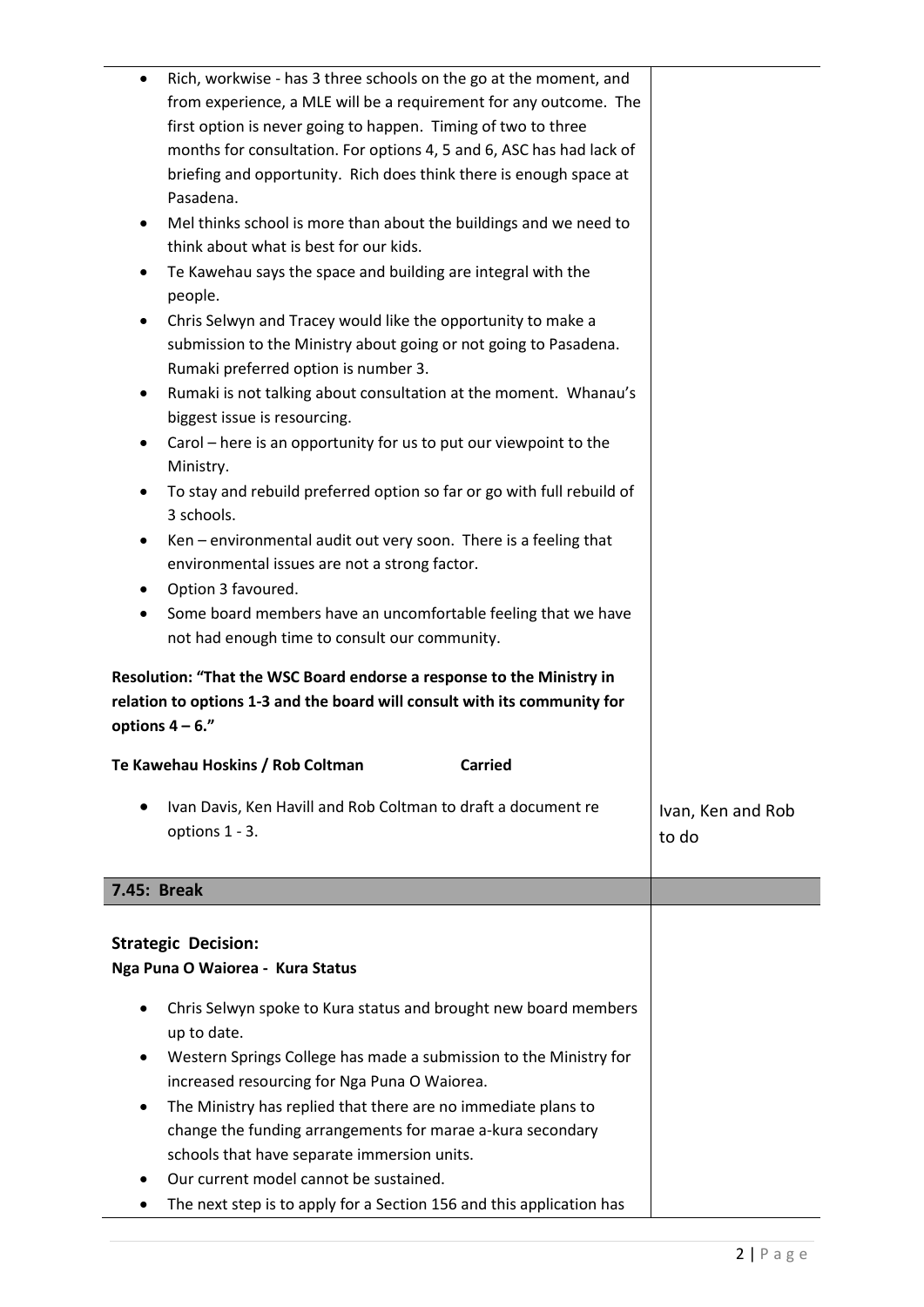to be in by May 2015. **•** Tracey says she is happy to talk to the PAG about this. Staff also should be told of the split. It is a means to an end and Nga Puna O Waiorea will eventually come back under the one umbrella. **Resolution: The WSC Board and Nga Puna O Waiorea pursue a pathway of establishing the Rumaki as a separate and autonomous Kura on the current shared site, as defined by and in accordance with, the regulations contained in Section 156 of the Education Act, including community consultation. Chris Selwyn / Carol Gunn carried** • Induction resources to be looked at in relation to new board members. Tracey would like to get new board up to speed on background **Strategic Decision: Charter Review** • Ken is looking for input into the Strategic Plan. A task group is to be formed before next board meeting with an opportunity to review existing goals and objectives. Expressions of interest called for. Te Kawheau, Tracey, Carol and Rob put forward their names. It was decided to hold the first meeting before Christmas in the week beginning  $15<sup>th</sup>$ December. Meeting set for  $16^{th}$  December, 6 – 7.15pm. Meeting arranged **Monitoring: Discipline** One suspension since the last board meeting. This suspension has been extended until the end of January to allow for counselling. The Discipline Committee will meet again before term starts to review the case. Discipline Cte to meet **Identify Agenda Items for Next Meeting:** • Election of Chair for 2015. Committee formation. • Strategic and Annual Plans. Budget for 2015. • Rebuild. • Health and safety issues. Cyclical maintenance – strategy for what is going to happen to current school while other decisions are made.

Ivan Davis and Ken Havill's draft response to options  $1 - 3$ .